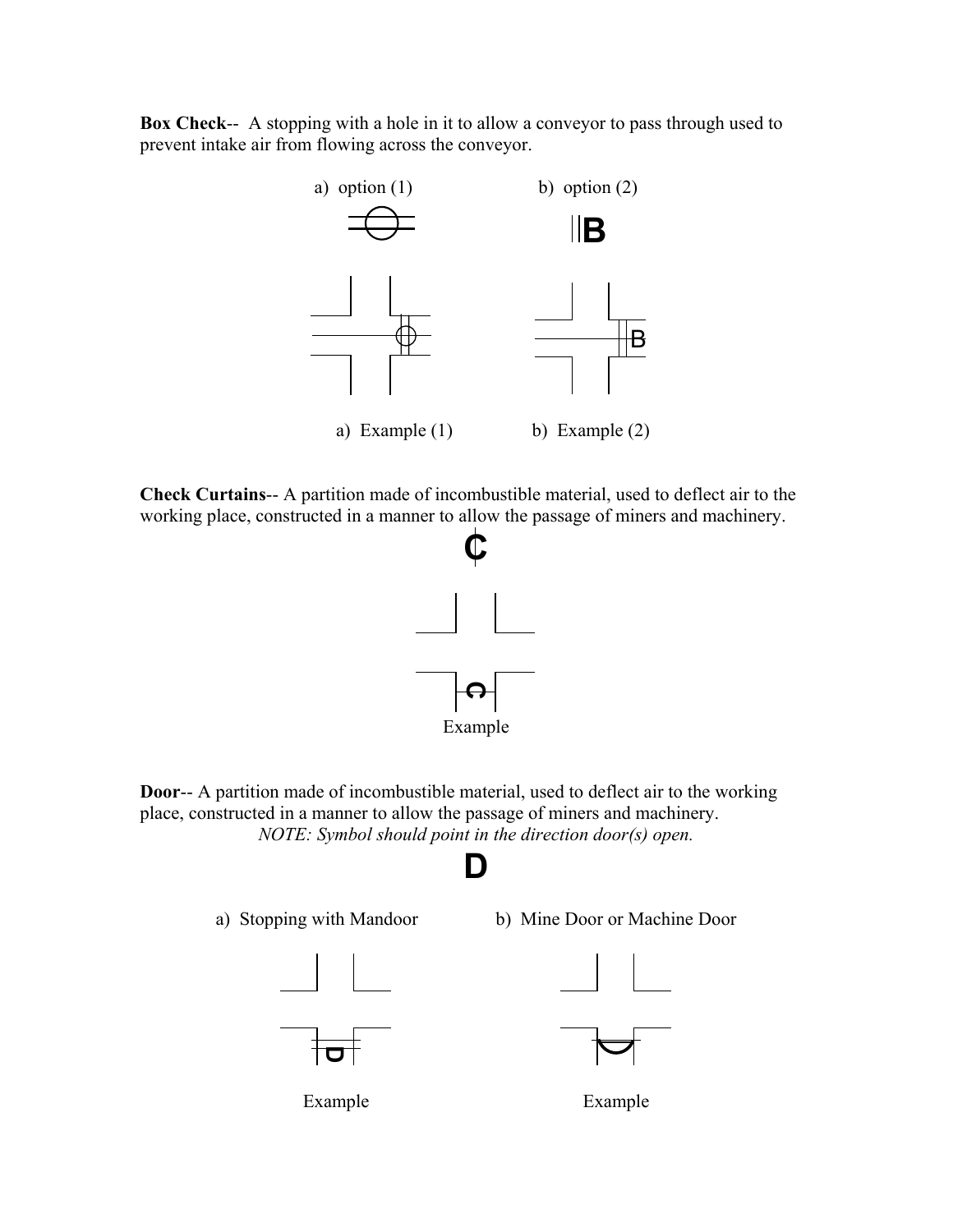c) Set of Airlock Doors



Example

**Fan--** A mechanical device powered by an electrically driven motor to pull or push air through the mine workings.





**Line Brattice**-- A partition made of incombustible material used to direct air to the working face, usually maintained to within ten (10) feet of the face.

**Overcast**-- An enclosure built in an intersection of mine passages which allows two air currents to cross without mixing. One air current crosses the other above the coal seam or in some instances through pipes.

 $- - - -$ 

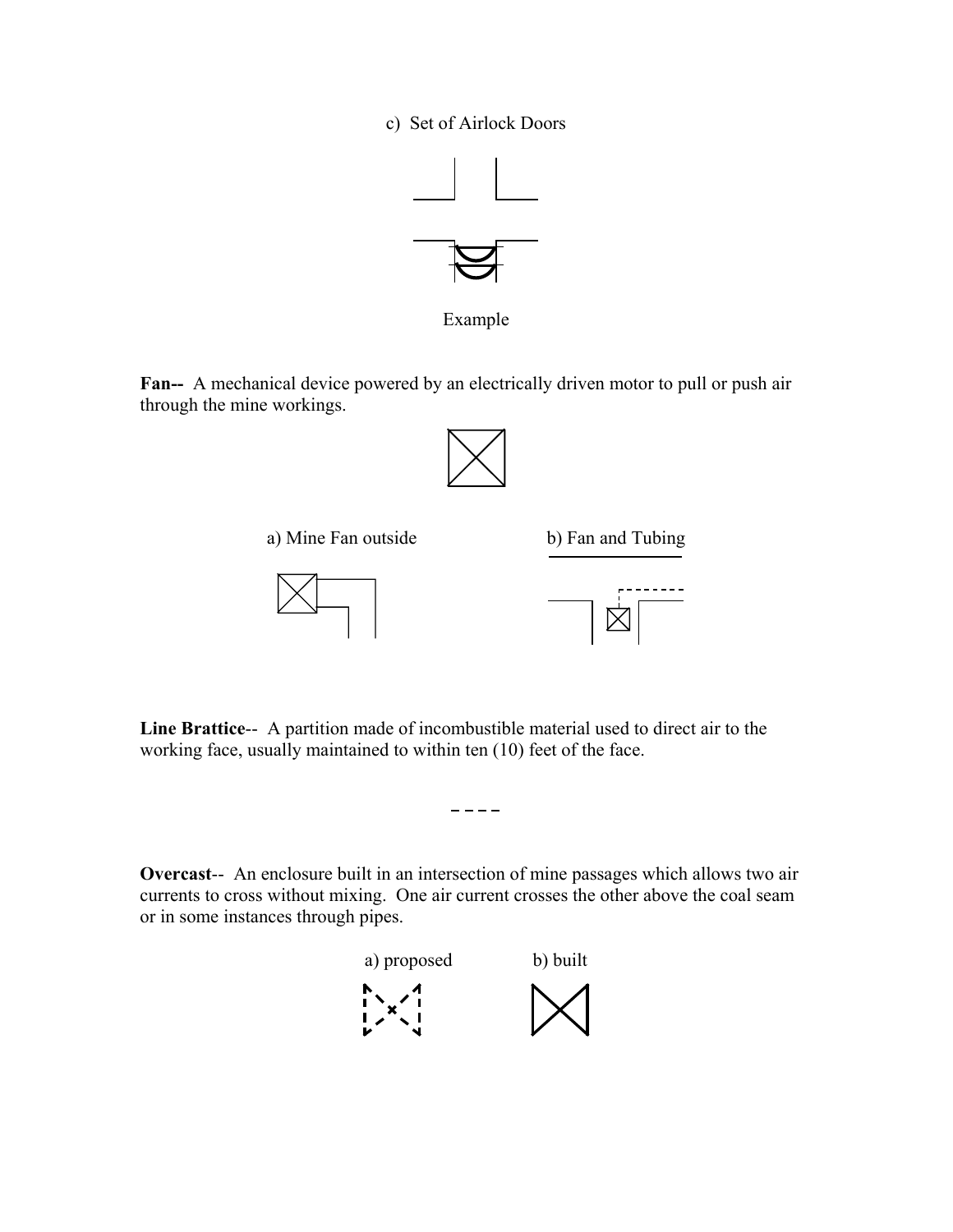

**Undercast**-- Similar to an overcast except that one air current passes under the other below the coal seam.



**Regulator**-- An adjustable door or opening in a stopping generally built across a return airway and used to adjust the amount of air passing through the airway in order to properly distribute airflow.



**Stoppings**-- A **permanent stopping** is a solid, incombustible, substantial wall built across a mine passage used to separate intake air from return air, to direct air through the mine, to form escapeways, and to isolate belt conveyor entries. A **temporary stopping**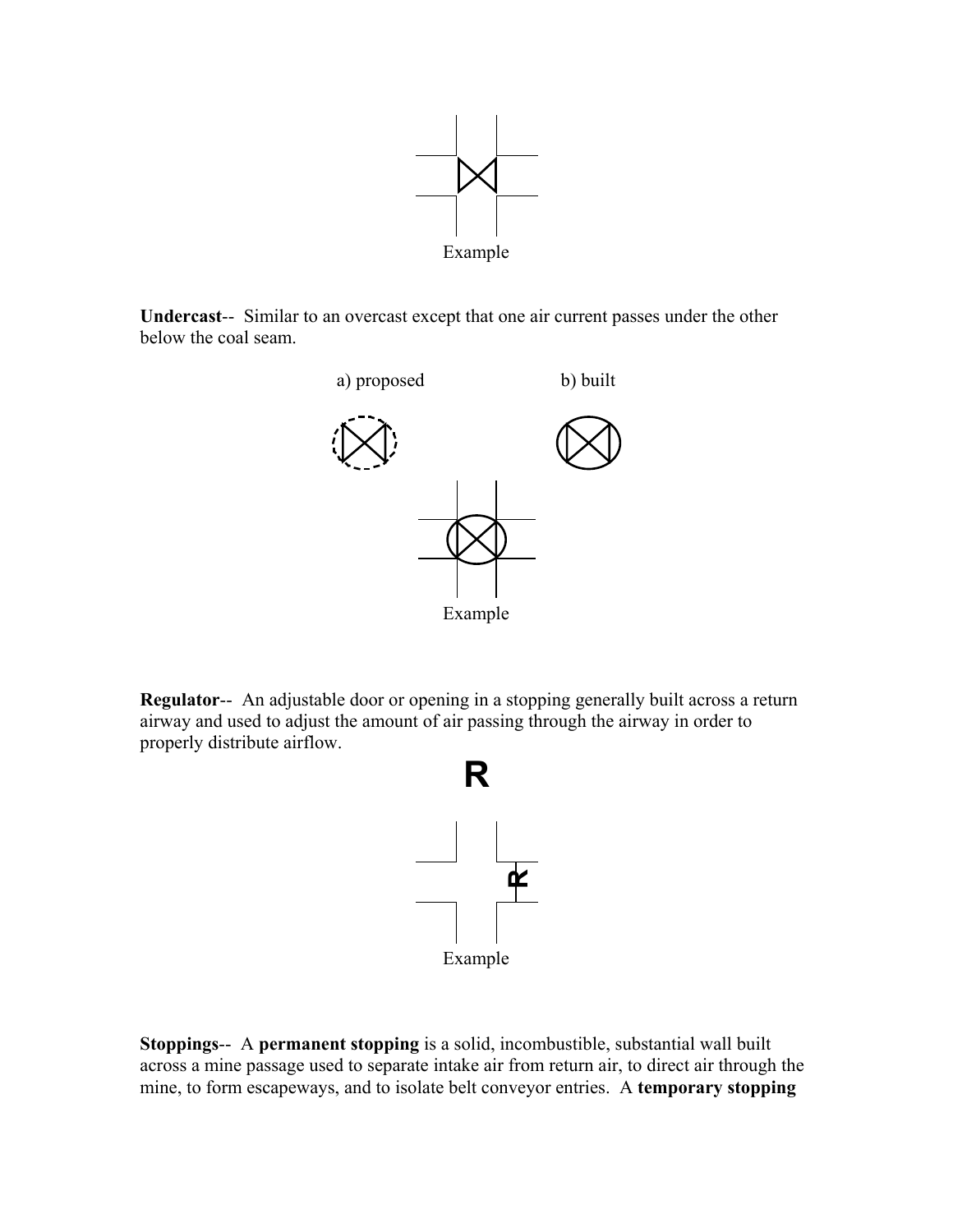is built of less substantial material than permanent ones, used in places where the ventilation will be changed and generally replaced by permanent stoppings. *NOTE: Proposed stoppings should use dashed symbols.* 



**Seal**-- A stopping built of greater thickness and more substantial construction than a stopping, used to isolate abandoned areas of a mine from the active workings.







**Track --**

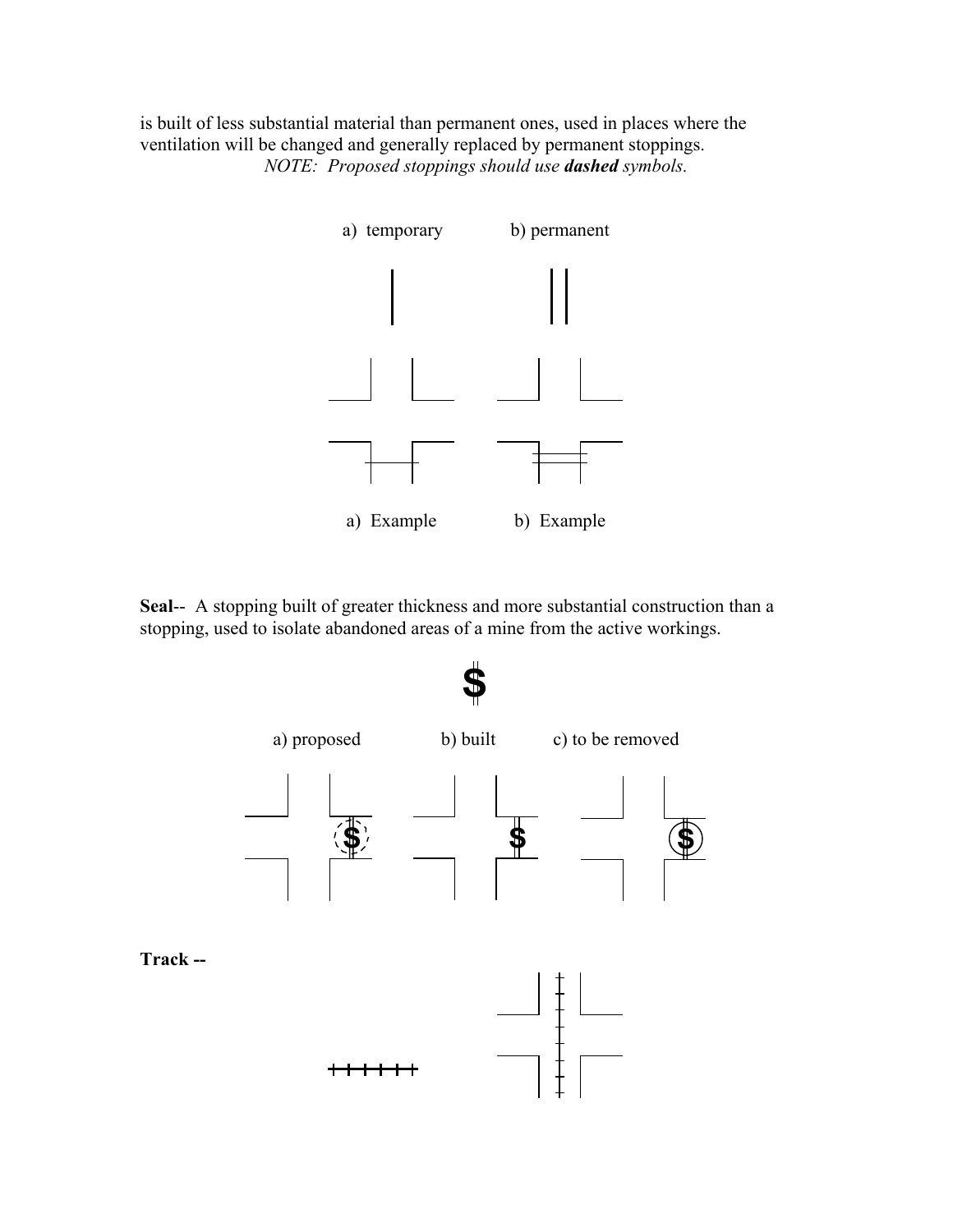## Example



**Power Center**--

 $\sqrt{\frac{3}{2}}$ 



Example

**Pump--** 

**P**



Example

**Surface substation**--

**Circuit Breaker**--



**S**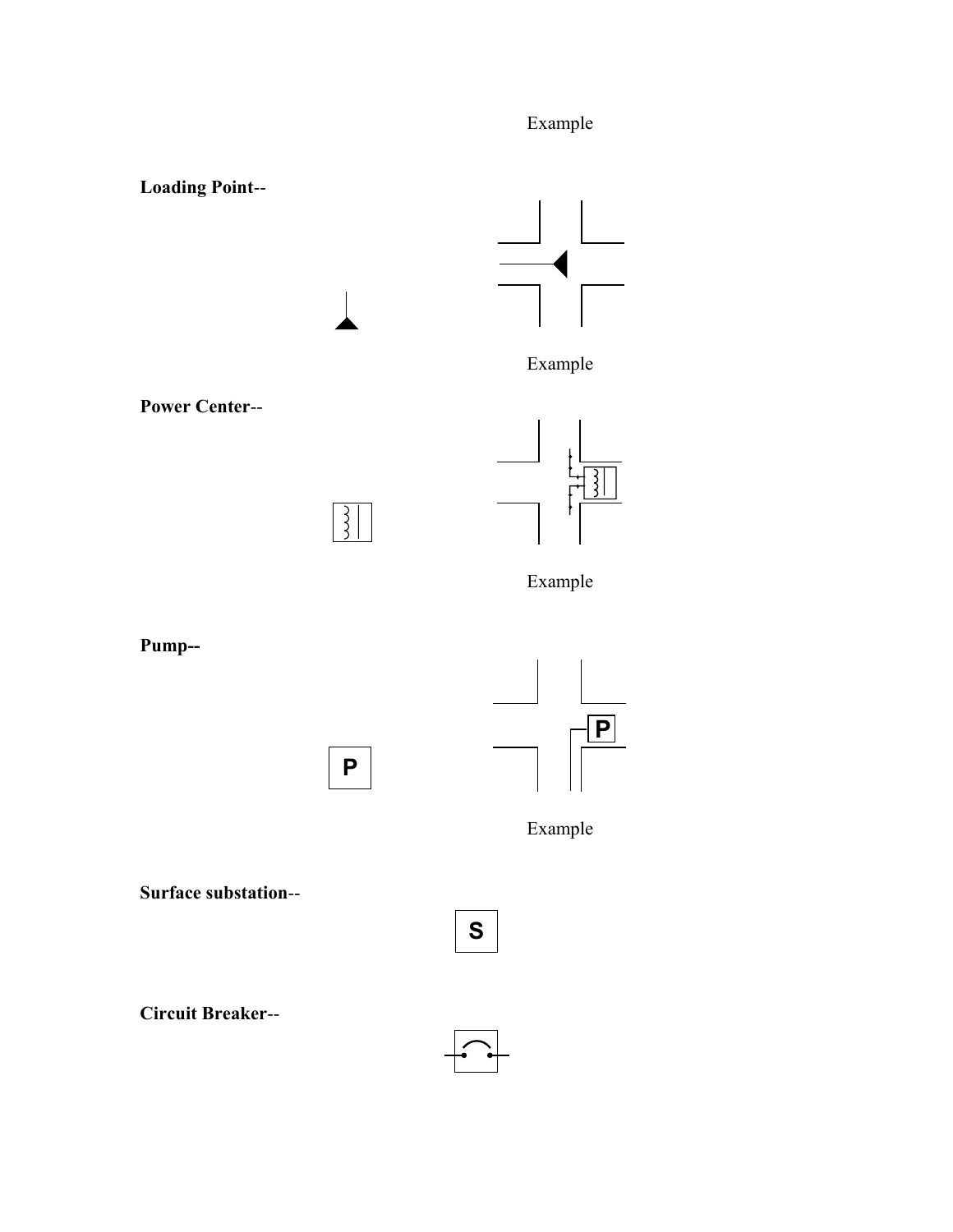**Power line**-- --**Battery Charger**-- **BC Intake Air**- a) proposed b) existing ----**(blue) (blue) Neutral Air**- a) proposed b) existing ----**(green) (green) Return Air**--

a) proposed b) existing

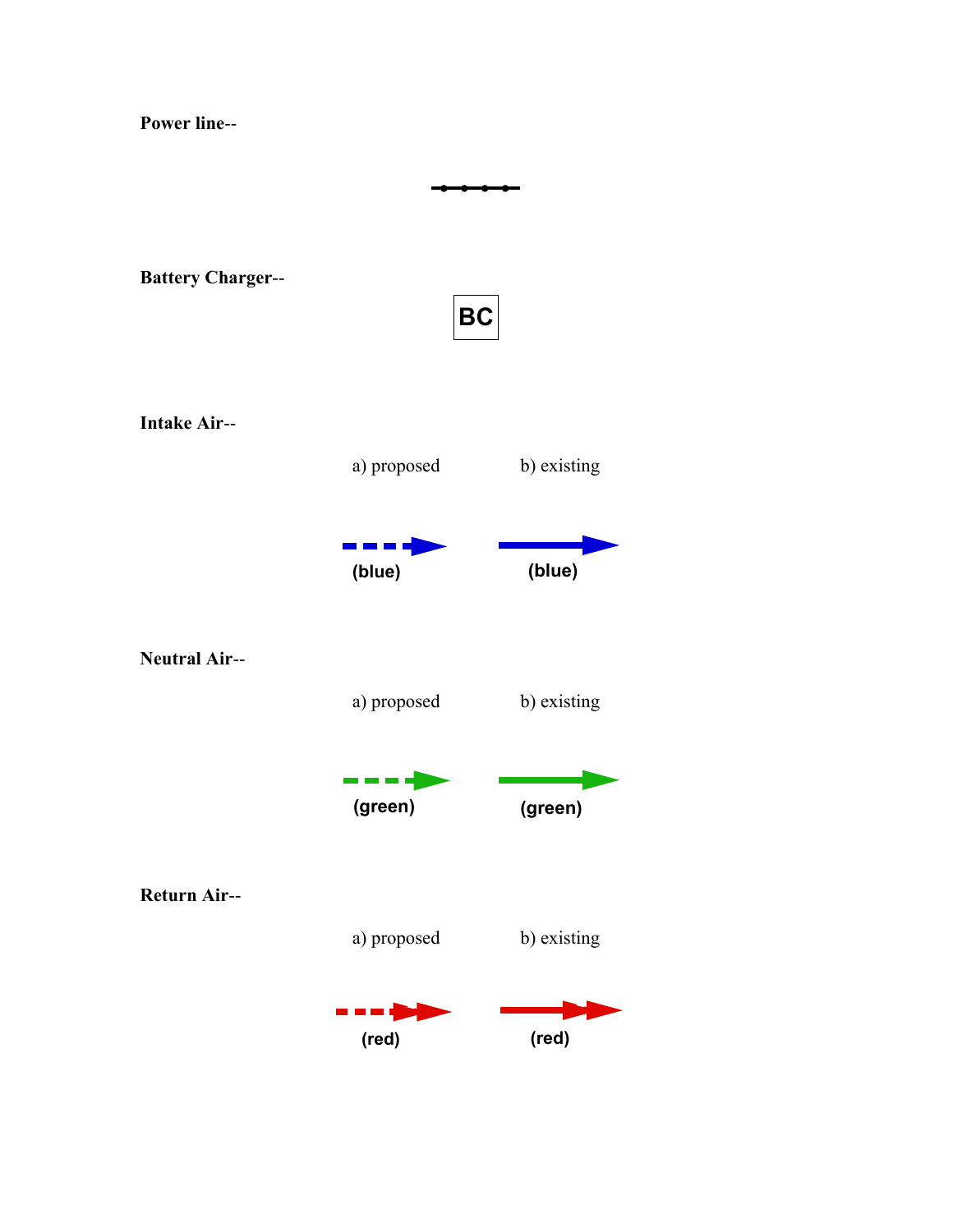

**Evaluation Point**--



**Spad**--

**1234**

**Control Survey**--

 $\blacksquare$ **123**

 $\otimes$ 

**Water Valve**--